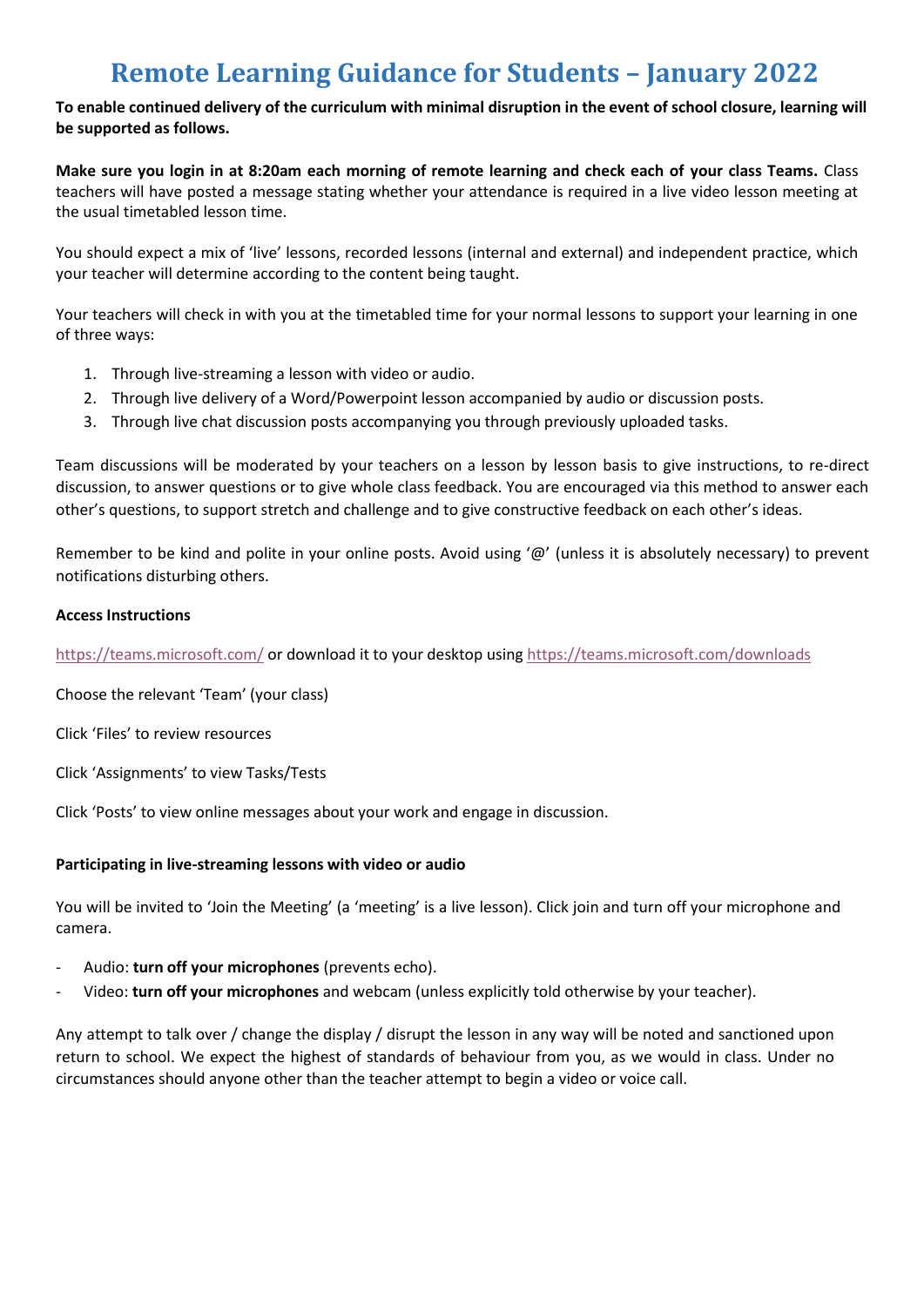## **Participating in live Powerpoint lessons accompanied by audio or discussion posts**

You will be invited to 'Join the Meeting' (a 'meeting' is a live lesson). Click join and turn off your microphone and camera.

Any attempt to talk over / change the display / disrupt the lesson in any way will be noted and sanctioned upon return to school. We expect the highest of standards of behaviour from you, as we would in class. Under no circumstances should anyone other than the teacher attempt to begin a video or voice call.

## **Participating in live chat discussion posts accompanying students through previously uploaded tasks**

Click the 'Posts' tab on a Team discussion board to access this. All discussion must be subject-related.

Team discussions will be moderated regularly by your teacher to give instructions, to re-direct discussion, to answer questions or to give whole class feedback. However it is also expected that you are able to learn independently and you are encouraged to post answers to each other's questions, to support one another and to give constructive feedback on each other's ideas.

You may use Teams to consult your peers about work, ask for clarification and support and stretch each other's learning. You should use the following Emoji Code for demonstrating Feedback on 'Posts' and to identify your understanding when staff have given an instruction/explanation on a 'Post'.

- è, Thumbs  $up = l've got it$
- 佳 Sad Face = I don't understand
- ÷ Cool Face = I'm ready to help explain this to others

Or you should reply with a question if you need clarification.

#### **Online Behaviour**

Staff will be regularly moderating your Teams and you are expected to behave responsibly online at all times.

You must only use Teams for subject related discussions.

Inappropriate behaviour will be recorded and will result in sanctions once School reconvenes.